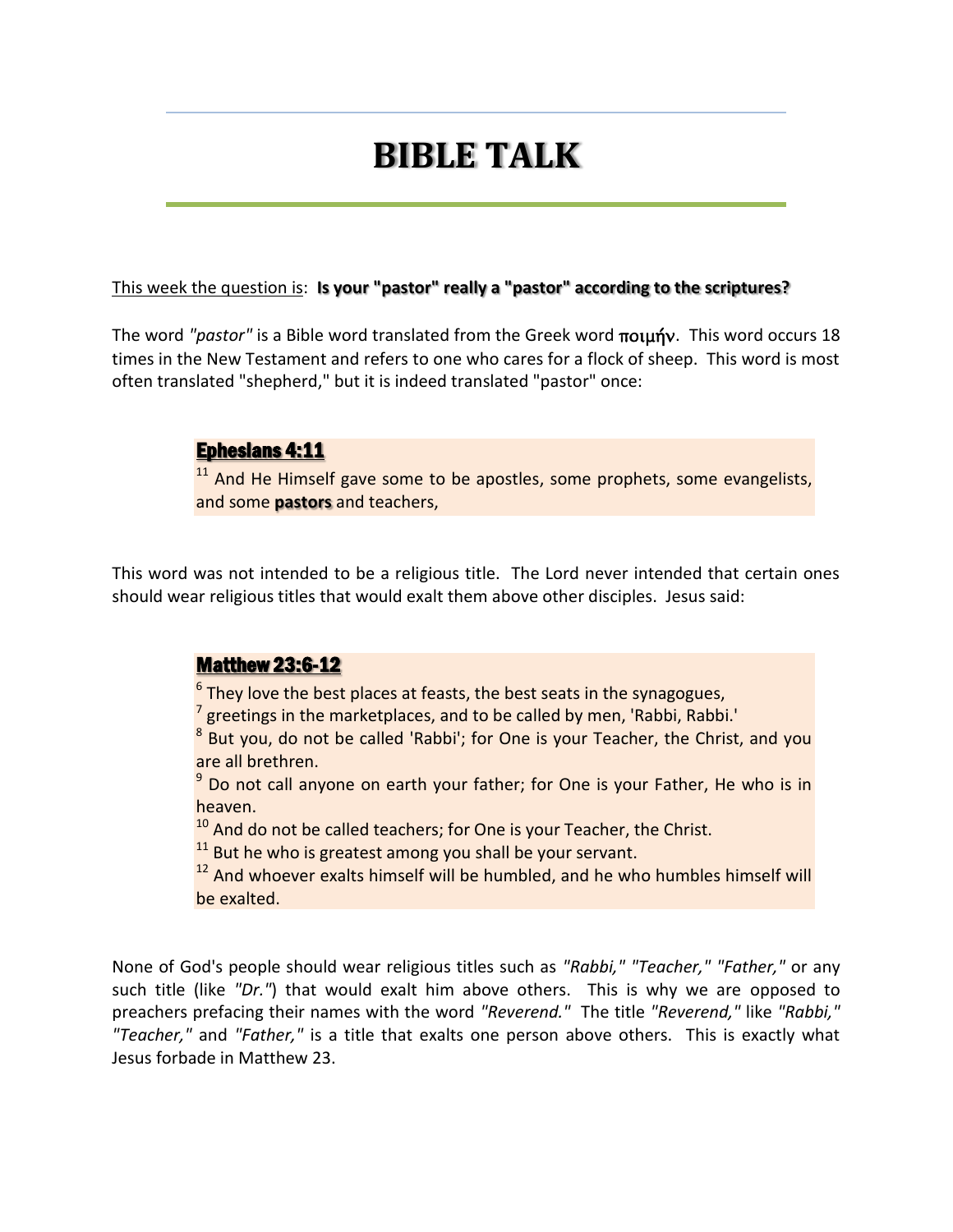#### Matthew 20:25-28

<sup>25</sup> But Jesus called them to Himself and said, "You know that the rulers of the Gentiles lord it over them, and those who are great exercise authority over them.

<sup>26</sup> Yet it shall not be so among you; but whoever desires to become great among you, let him be your servant.

 $27$  And whoever desires to be first among you, let him be your slave  $-$ 

 $28$  just as the Son of Man did not come to be served, but to serve, and to give His life a ransom for many."

Over and over again the Lord taught that His disciples were not to exalt themselves over one another. For this reason, we are opposed to using the word "pastor" as a religious title.

## **ONE MAN RULE FORBIDDEN**

The next thing I want you to take note of is the fact that a *"pastor"* in the modern sense is the man in authority at a congregation. He is the chief decision maker in all vital issues.

However, the New Testament teaches that each congregation of God's people is to be governed, not by a single individual, but by a group of elderly men who are respected and experienced in leadership. These men are the true *"pastors"* of God's flock. These men are the true *"bishops"* of the congregation. Not a single man, but a plurality of men.

The New Testament scriptures are clearly opposed to one man ruling over a congregation. It is a sinful departure from the divine pattern for one man to be in charge of a congregation by himself.

## Acts 14:23

<sup>23</sup> So when they had appointed **elders** [plural] in every **church** [singular], and prayed with fasting, they commended **them** [plural] to the Lord in whom **they** [plural] had believed.

Take careful note that a plurality of elders were ordained in each congregation.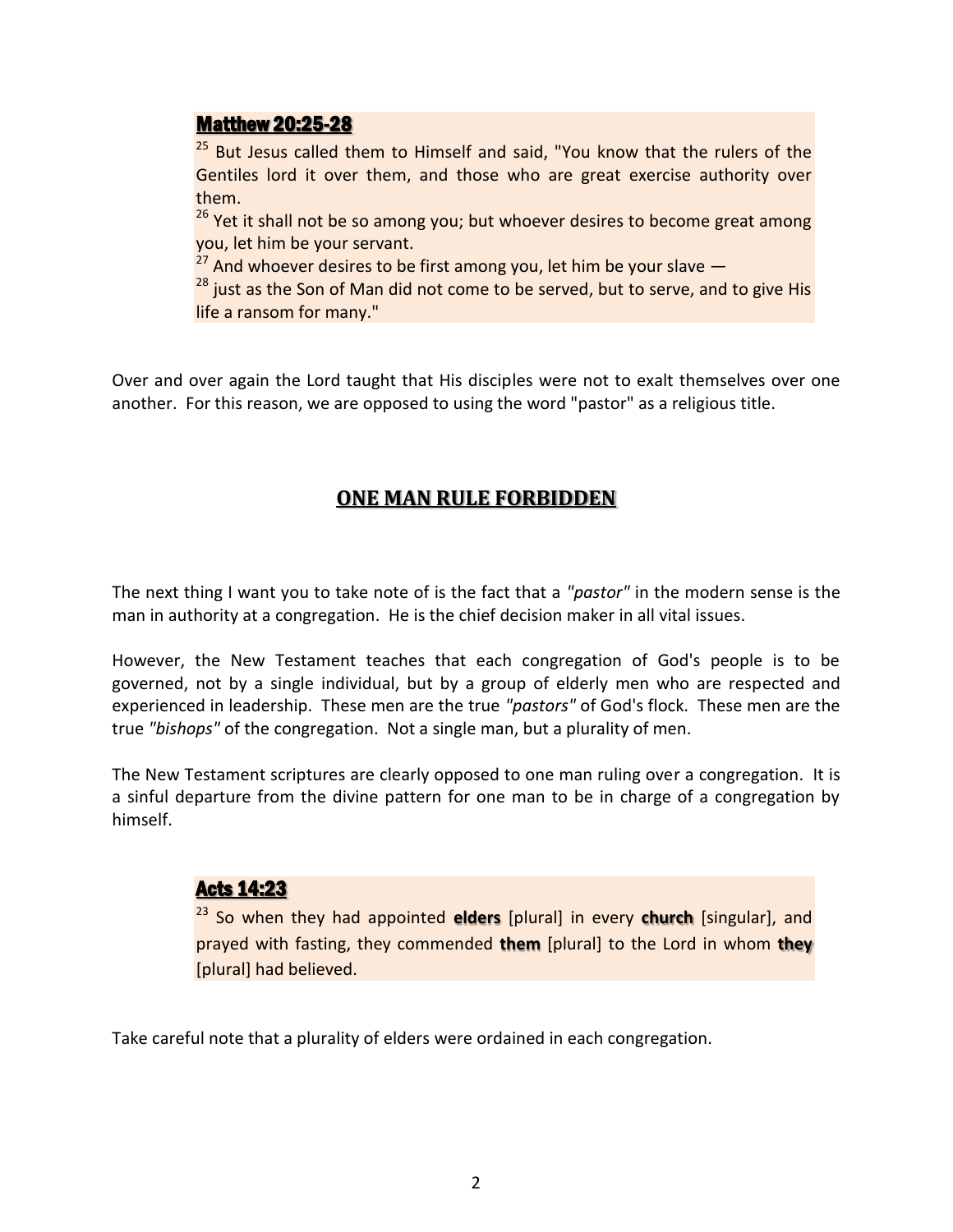## Titus 1:5

<sup>5</sup> For this reason I left you in Crete, that you should set in order the things that are lacking, and appoint **elders** [plural] in every **city** [singular] as I commanded you —

Again, each single congregation had a plurality of elders to oversee it. Never was there a single *"pastor"* trying to govern the church all by himself.

There is a reason for this.

- There is more wisdom available when there is more than one man ruling (Prov. 11:14).
- There is more safety when there are a plurality of elders rather than a single pastor.

If a window is made of one solid sheet of glass, a break in the glass means the entire sheet must be replaced. If the window is divided up into small pains, a break in one pain would not require replacing every single pain in the entire window.

Likewise, if one elder goes bad, the congregation is not led astray for there are other elders left to guide and watch over the flock. But if the congregation is overseen entirely, or primarily by a single man, the church is in great danger should that man ever stray from the truth.

In God's wisdom He ordained that a plurality of men should oversee each congregation, not a single individual. Furthermore, each man who is ordained as an elder must meet certain qualifications which are outlined in 1 Tim. 3 and Titus 1.

Many men today who claim to be *"pastors"* do not meet these qualifications. For example, a Bible "pastor" or elder must be a married man with faithful children. But many so-called "pastors" today are single men. Some so-called "pastors" have no children at all. Worst of all, some so-called "pastors" are women!